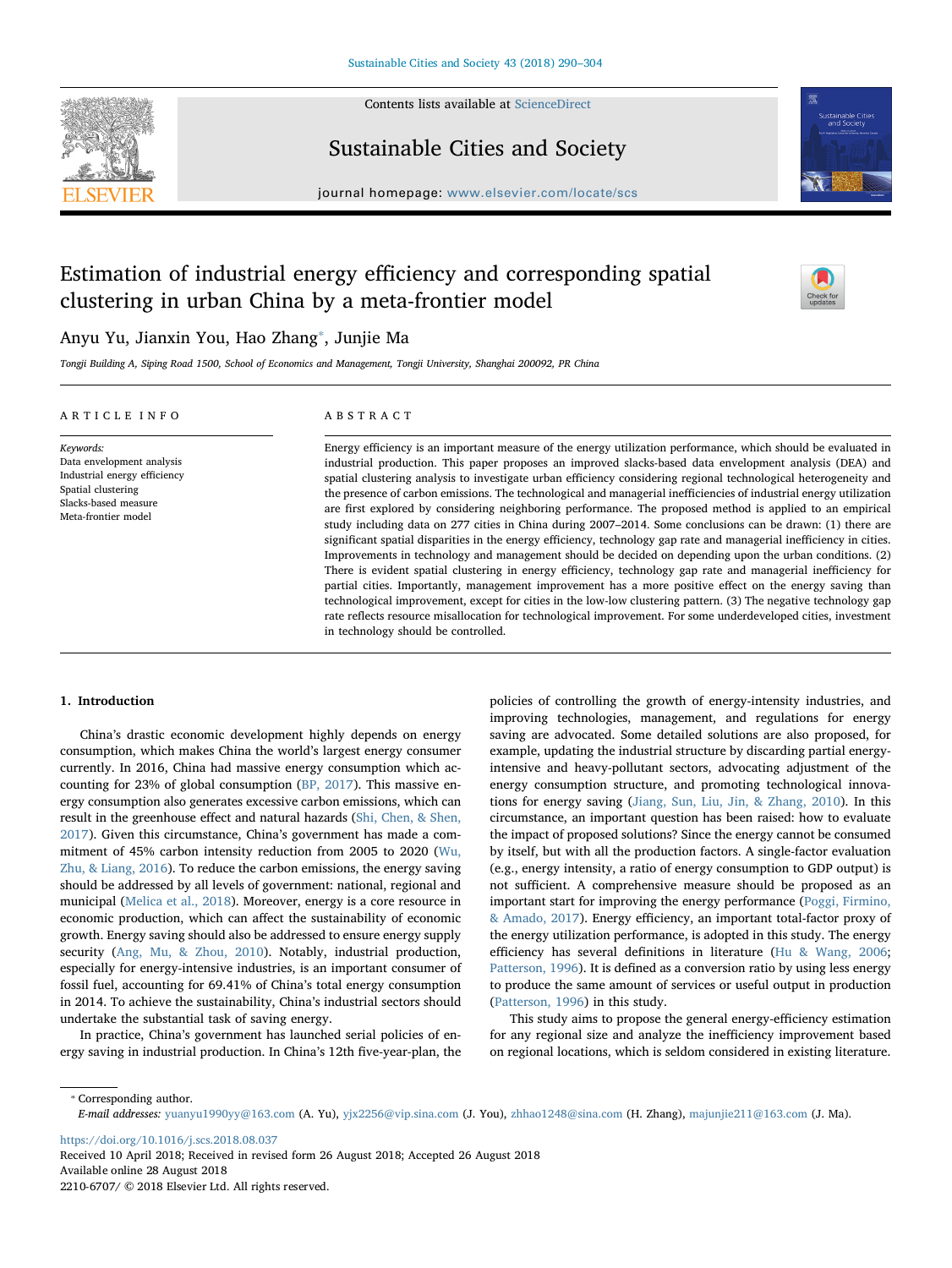To achieve this, an improved method framework incorporating the meta-frontier setting and slacks-based data envelopment analysis (DEA) model is developed. A local Moran's index is used to detect the spatial clustering of energy inefficiencies. An empirical study is also applied to test the effectiveness of the proposed method, which is based on China's 277 cities during 2007–2014.

The main objectives can be summarized into two aspects. First, the industrial energy efficiency estimation for all of China's cities should be conducted by an improved meta-frontier model. The industrial carbon emissions included in the total-factor estimation at the city level can be regarded as the first attempt. Second, this paper combines the DEA method and a local Moran's index to investigate the spatial clustering of urban inefficiency scores. The spatial clustering analysis of technological inefficiency and management inefficiency and detailed efficiency improvement solutions are further provided for cities considering the neighboring performance.

The remaining parts of this paper are as follows. Section [2](#page-1-0) is the literature review. In Section [3,](#page-1-1) the improved methodological framework is introduced to calculate energy efficiencies and the corresponding spatial clustering conditions. Section [4](#page--1-9) illustrates variables, data sources, corresponding empirical results, the further discussion and suggestions. Conclusions follows in Section [5.](#page--1-10)

#### <span id="page-1-0"></span>2. Literature review

Data envelopment analysis (DEA), a popular total-factor performance evaluation method, is widely accepted for energy efficiency estimations ([Hu & Wang, 2006](#page--1-7); [Wang & Wei, 2014](#page--1-11); [Wu, Fan, Zhou, &](#page--1-12) [Zhou, 2012\)](#page--1-12), for the merit of not imposing any functional form on totalfactor efficiency evaluations [\(Choi, Zhang, & Zhou, 2012](#page--1-13)). The existing research on industrial energy efficiency estimations by DEA at the macro level can be summarized as two main streams. The first stream refers to the efficiency estimations in regional production systems such as countries or regions. For example, [Wu et al. \(2012\)](#page--1-12) constructed both static and dynamic performance indices to estimate industrial energy efficiency in China during 1997–2008. [Feng and Wang \(2017\)](#page--1-14) extended the dynamic perspective to analyze energy efficiency and potential energy savings for China's provincial industrial sectors by a metafrontier model. The energy and environmental performance among China's provincial industries during 2008–2012 was explored by [Wang,](#page--1-15) [Zhao, and Zhang, \(2016\)](#page--1-15) in a non-radial DEA model. The second stream is related to the efficiency estimation of different industrial sub-sectors, especially energy-intensive industrial sectors. For instance, the energy efficiency estimations of sub-industrial sectors in Beijing and Canada were evaluated using DEA by [Wang, Shi, and Zhang, \(2017\)](#page--1-16) and [Olanrewaju, Jimoh, and Kholopane, \(2012\)](#page--1-9), respectively. Detailed characteristics of energy efficiencies are also analyzed by DEA. For example, the impacts of influencing factors on energy efficiency were estimated for China's provincial industry sectors and sub-industrial sectors by [He, Liao, and Zhou \(2018\)](#page--1-17) and [Wang, Shi et al. \(2017\)](#page--1-16), respectively. Carbon emission abatement costs based on regional industrial energy efficiency in China during 2006–2010 were measured by [Wang and Wei \(2014\).](#page--1-11) [Han, Long, Geng, and Zhang \(2017\)](#page--1-18) determined that potential carbon reduction can improve energy efficiency in China's industrial departments.

Based on China's vast territory and diverse regional economic levels, the spatial disparities in energy efficiency can exist. In the literature, the existence of urban disparities can be caused from natural resource endowments, energy consumption structures, industrial structures, economic development ([Wang, Shi et al., 2017\)](#page--1-16), and energysaving characteristics ([Wang & Wei, 2014\)](#page--1-11). In this study, the disparities of energy utilization performance can be summarized in terms of three causes. The first is from the industrial sector structure, which is diverse among China's regions. Regional industrial production dominated by the heavy-industrial sector (e.g., steelmaking and thermal power generation) can result in more energy consumption than the light-industrial

sector (e.g., textile manufacturing and paper making). The second refers to the technology level gap. Energy consumption and carbon emissions are highly correlated with the technology level in industrial production ([Sueyoshi & Goto, 2014](#page--1-19)). The technology level, affected by the advanced machinery, high educated labor, and lean management, can induce the spatial disparities of energy utilization performance. The third is the energy consumption structure. For some of China's provinces with abundant coal reserves, such as Shanxi and Guizhou, it is economical to consume coal as the main energy in industrial production ([Bian, He, & Xu, 2013\)](#page--1-20). This can form a coal-dominant energy structure. The regional energy utilization performance can vary for the energy structure. To that end, this paper aims to illustrate the existence of spatial disparities in energy efficiency based on a spatial clustering analysis. In the existing literature, the local Moran's index is a popular method for analyzing spatial hotspot or identifying spatial clusters ([Zhang, Luo, Xu, & Ledwith, 2008\)](#page--1-21), which is adopted in this study. More information on local Moran's index can be found in [Anselin](#page--1-22) [\(2013\)](#page--1-22) and [Lesage and Pace \(2009\).](#page--1-23)

Furthermore, there exist several studies examining the spatial disparities in industrial energy efficiency at the provincial level or within the province ([Feng & Wang, 2017](#page--1-14); [Wang, Zhao et al., 2016\)](#page--1-15). For example, [Keirstead \(2013\)](#page--1-24) measured energy efficiency in 198 urban administrative units in UK. [Hu, Chang, and Tsay, \(2017\)](#page--1-25) estimated urban energy efficiencies by a congestion efficiency model. The energy efficiency of 285 cities in China during 2008–2012 was explored by [Wang,](#page--1-26) [Lv, Bian, and Cheng \(2017\)](#page--1-26) considering carbon dioxide emissions abatement costs. [Wu et al. \(2017\)](#page--1-27) analyzed energy use efficiency in crop production among cities of Anhui Province from 1990 to 2014 by DEA. The emission-reduction and energy-conservation (EREC) efficiency of 211 cities in China was measured by [Sun, Wang, and Li,](#page--1-28) [\(2018\).](#page--1-28)

To the best of our knowledge, research on industrial energy efficiency estimation at the city level is scarce. The only exception is [Zhou,](#page--1-29) [Wang, Su, Zhou, and Yao, \(2016\),](#page--1-29) who proposed a DEA-Malmquist analysis to measure the energy conservation and emission reduction performance for China's 214 urban industrial sectors. However, the undesirable output of carbon emissions is lacking in the literature, which makes the total-factor evaluation insufficient. Besides, [Chen, Xu,](#page--1-30) [Song, and Liu, \(2018\)](#page--1-30) investigated energy productivity and spatial clustering among China's 248 cities, which is a related issue. Unfortunately, energy productivity in [Chen et al. \(2018\)](#page--1-30) is focused on urban overall production, not urban industrial production. Carbon emissions and the diverse regional production technologies are also ignored. To fill the gap, an industrial efficiency estimation extension is discussed in this study.

#### <span id="page-1-1"></span>3. Methodology

In this section, a meta-frontier and slacks-based measure (SBM) incorporating the linkage between gross domestic product (GDP) output and carbon emissions is proposed to measure the industrial energy efficiency. The local Moran's index is also incorporated to analyze the spatial clustering of efficiencies. This combination provides an improved methodological framework which is different from the existing literature.

### 3.1. Energy efficiency estimation in SBM-DEA model

Assume that there are  $n$  decision-making units (DMUs), which represent the regional industrial production systems  $(RS_i, j = 1,..., n)$ . The production process is regarded as one that invests the inputs of labor (XL), capital (XK) and energy (XE) to produce the desirable output of economic output (YG) and the undesirable output of carbon emissions (YC). A similar variable setting was also adopted by [Wang, Lv](#page--1-26) [et al. \(2017\)](#page--1-26).

As a non-radial DEA model, the SBM model can effectively discover